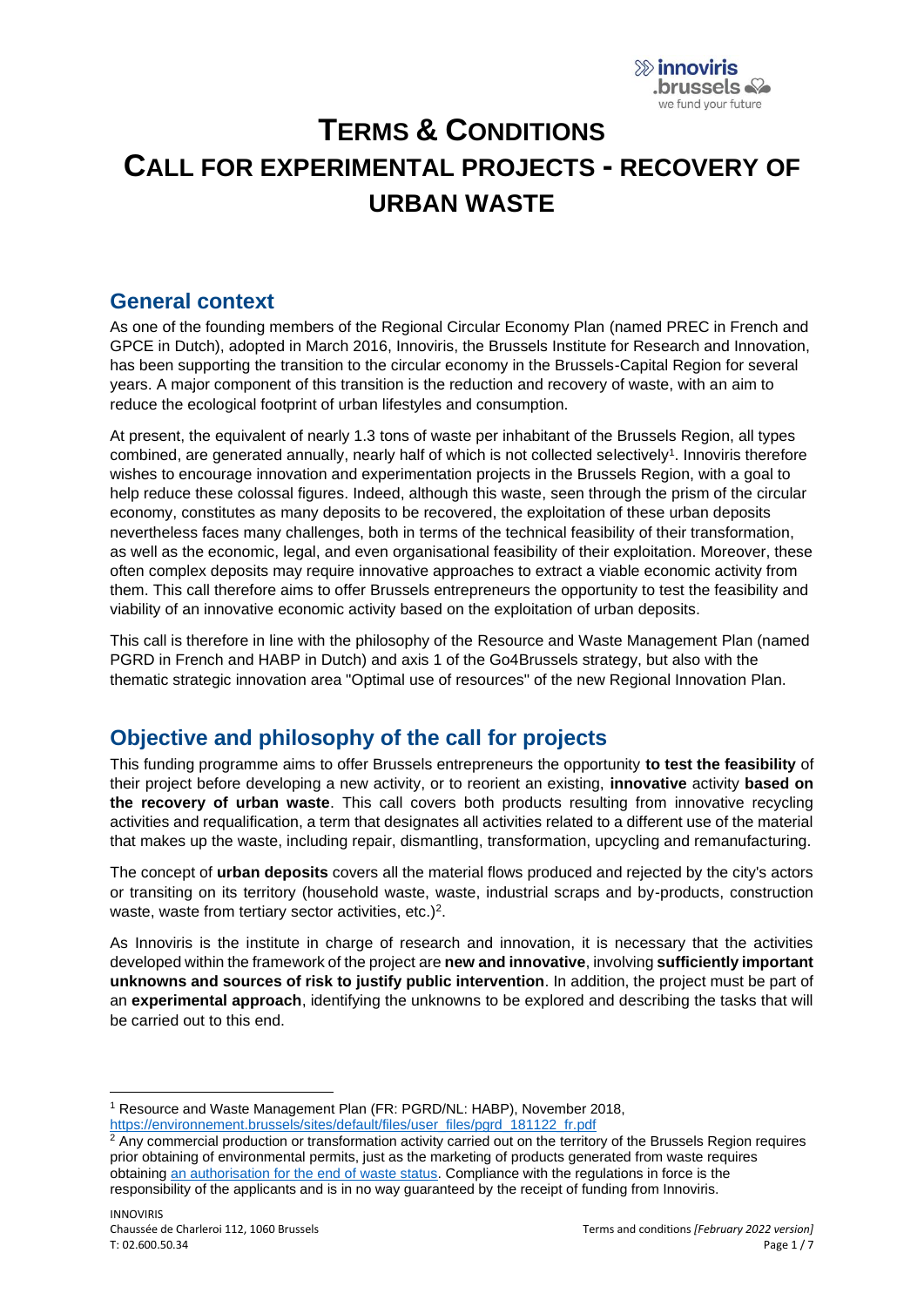we fund your future

This call therefore aims to support the development of innovative solutions which, by exploiting urban deposits, meet local needs.

### **Note - End of waste status**

The obligation to comply with the regulations in force is the responsibility of the candidate.

# **Tasks accepted in the framework of the application for funding**

The project tasks may address any or all of the following three aspects

- Exploring the supply/sourcing of materials and its quality and sustainability
- Testing the feasibility of a new activity or improvements to an existing activity
- Validating the economic viability of the activity studied, its relevance, and the local demand for the activity developed

Thus, at the end of the project, the company should be able to make an informed decision either to launch a new economically viable activity based on the valorisation of urban deposits, or to pivot or even abandon the pursuit of the new activity. It is therefore essential that pivot and risk mitigation strategies are explored during the project.

#### **Note - Positioning in relation to the BeCircular call**

The BeCircular call for projects is primarily aimed at the market launch stage, although a maximum 6-month pre-launch experimentation period may be accepted. This funding programme is therefore positioned upstream of the activities covered by the BeCircular programme, and thus offers beneficiaries the opportunity to test both the feasibility and viability of their project before it is brought to market.

# **Amount of funding**

This financial support is awarded in the form of a non-refundable grant and covers 50% (for large enterprises), 60% (for medium-sized enterprises) or 70% (for small enterprises) of the expenses related to the demonstration of the feasibility and viability of an innovative urban waste recovery activity<sup>3</sup>.

The eligible costs are the following:

- **Personnel costs**: costs related to personnel (salaried or self-employed) insofar as they are employed for the project. Salaries must comply with the practices and scales (if any) of the sector of activity concerned.
- **Investment costs**: costs of instruments and equipment used in the project (purchase cost/depreciation period\*use in the project\*use rate).
- **Subcontracting costs:** this refers mainly to subcontracting in the broad sense. The company may, if necessary, call on relevant external expertise (such as services provided by a Fablab).
- **Operating costs**: in particular the costs of materials, supplies and products necessary for the successful completion of the project.

<sup>&</sup>lt;sup>3</sup> In application of the ordinance of 27 July 2017 aimed at promoting research, development, and innovation by granting aid for economic purposes to companies, the Region may, under certain conditions, grant financial aid, in the form of subsidies, aimed at encouraging scientific research and innovation in the Brussels-Capital Region. This call for projects falls within this framework. **It is therefore not 'de minimis' funding**.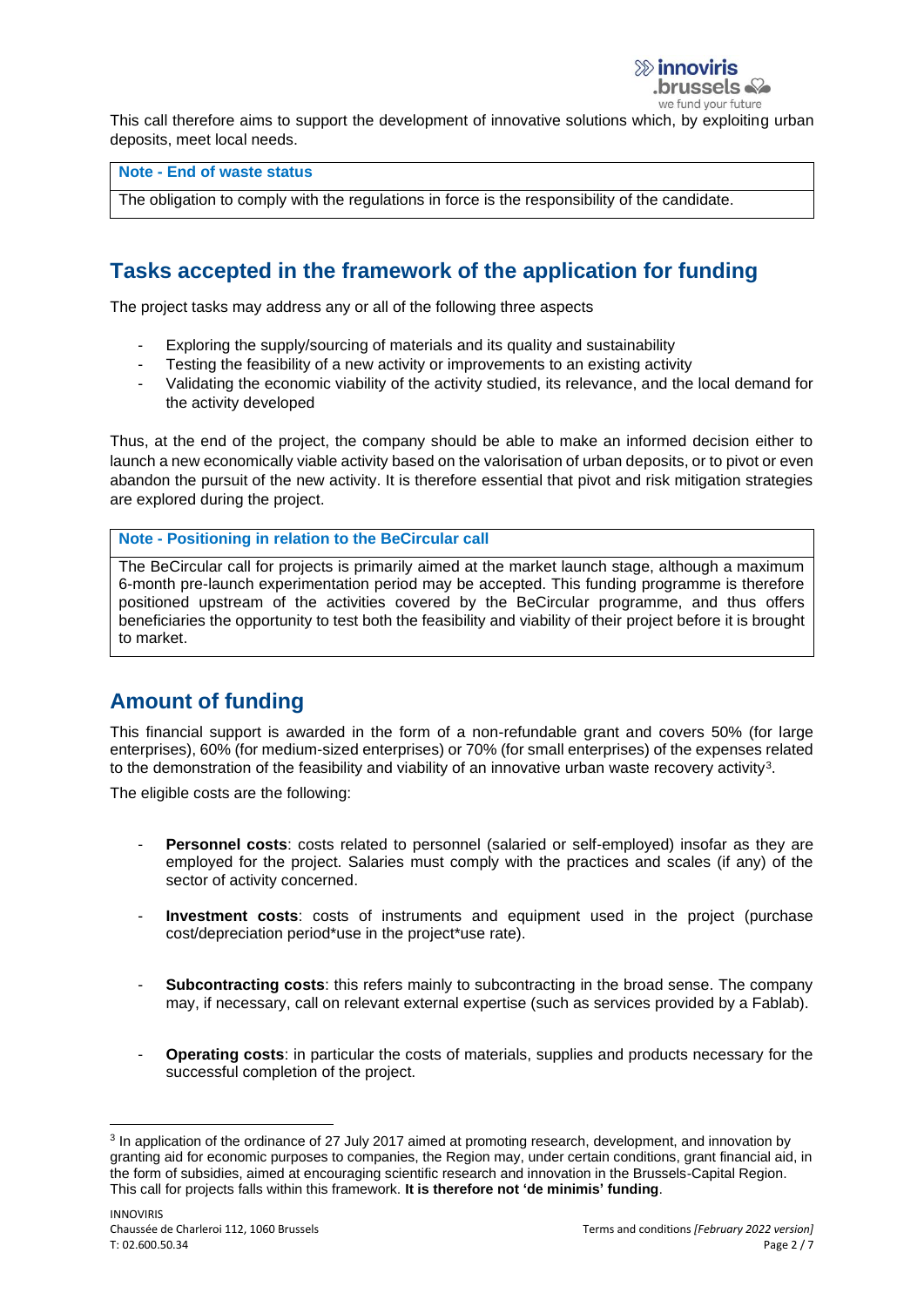A more detailed description of eligible costs is available in the [Innoviris accounting guidelines.](https://innoviris.brussels/documents/general-accounting-directives-2021)

#### **Note - Availability of own funds**

In addition to being able to secure its share of the project, it is important to note that any applicant organisation must be financially prepared to advance the costs of the project, as there may be a time lag between the start of the project and the receipt of the first instalment of the grant. In addition, the payment of part of the grant is always made after the project has been completed.

# **Duration of projects**

As the projects targeted in this call will involve large-scale unknowns requiring experimental activities, a **minimum duration of 6 months** is required. The project duration chosen by applicants will obviously depend on the complexity and intrinsic constraints of the tasks to be carried out.

The **starting date of the projects** can be set at the earliest on **the first of the month following the month of submission** of the application. Of course, if this start date precedes the government's decision to approve funding, the applicant company should commit its own funds and risk.

# **Eligibility criteria**

In order to benefit from the financial intervention of the Brussels-Capital Region within the framework of this programme, each applicant must

- **Be a company:** any company with a legal personality of any form (PLC, NPO, LLC, etc.) on the closing date of the call is eligible.
- **Have at least one operating headquarters in the BCR**.
- **Not be in financial difficulty**: see point 20 of the Guidelines on State aid for rescuing and restructuring firms in difficulty other than financial institutions. This aspect only concerns companies that have been in existence for more than three years.
- Have **submitted the application by 15/06/2022 at 2pm at the latest**.
- **Propose a project that corresponds to the scope of the action**: the project must meet the objectives of the programme.
- **Have fulfilled any obligations towards the Region in the context of previous aid**.
- **Demonstrate the incentive effect of the aid**: the applicant company must demonstrate that the project could not be carried out, or would have to be significantly less ambitious, without the intervention of Innoviris.
- **Not already benefit from public support for the tasks included in the project** (prohibition of double financing).

#### **Note - Collaborative project**

Within the framework of this call for projects, collaborations between companies are possible, provided that each partner not only performs experimental tasks, but also carries out an innovative activity involving sufficiently important unknowns and sources of risk to justify public intervention.

In this case, a single application for funding should be submitted, duplicating the sections relating to the presentation of the applicant company and the valorisation of the project. The division of tasks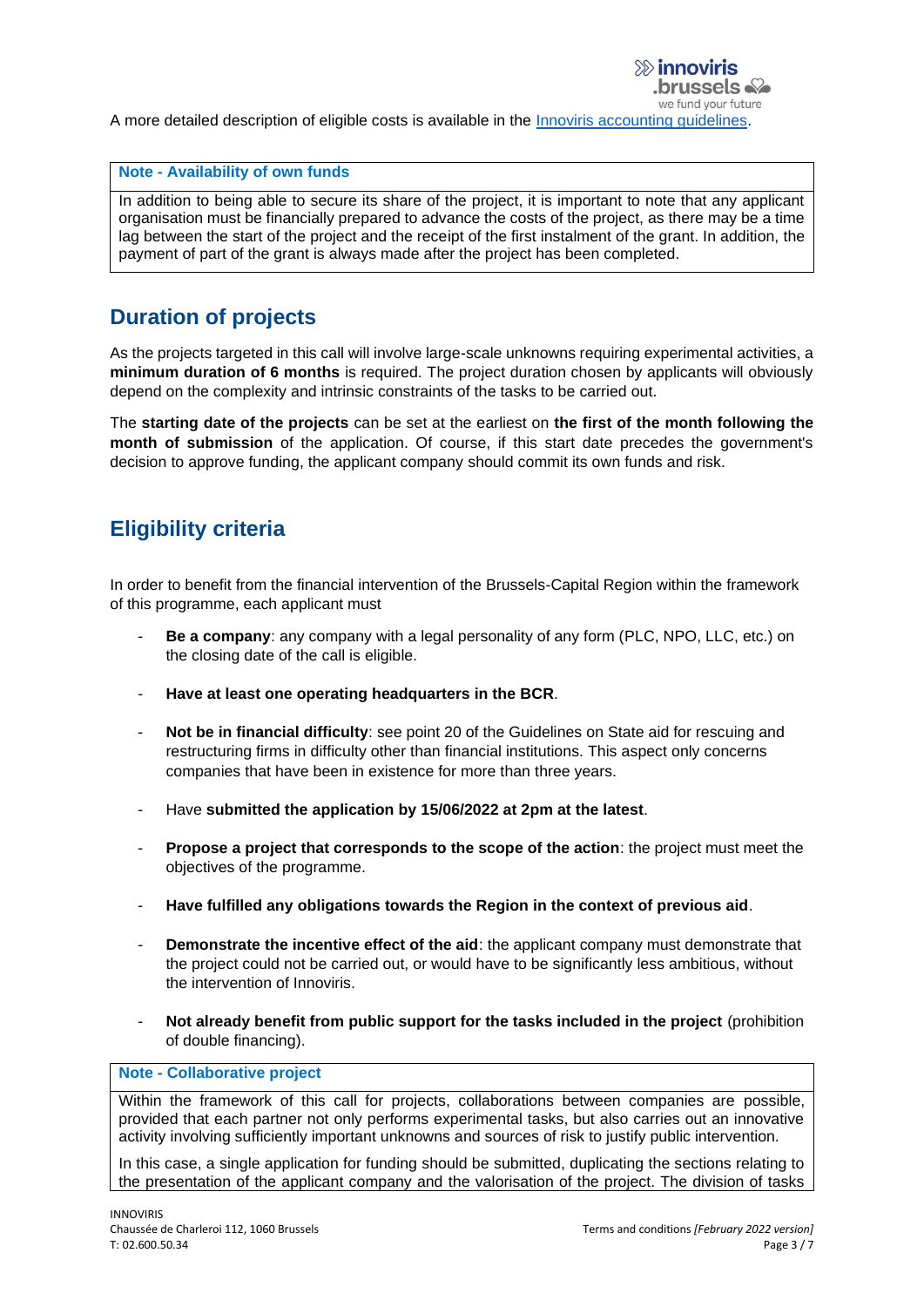

between the different partners should also be described in the work programme.

## **Selection/evaluation of applications**

The collection of funding applications is followed by a verification of the eligibility of the applicants and a first pre-selection of the projects. The selected applicants will then be invited to defend their project at an appraisal meeting.

At this appraisal meeting, applicants will have the opportunity to present their project, followed by a question-and-answer session, at the end of which a decision on funding will be taken.

As the decision on whether or not to recommend for funding is taken at the end of the appraisal meeting, it is crucial that the information provided in the form is complete, detailed and substantiated. It is important to note that the following aspects will be assessed:

- **Innovation, relevance and clarity of the project activity and project objectives**: the urban resource to be exploited must be well identified and realistic, the project activity must be disruptive to current practice and its implementation must present significant challenges for which feasibility validation activities are necessary and appropriate in view of the unknowns identified.
- **Feasibility and implementation**: the work programme must be relevant and realistic in terms of tasks, budget, expertise, and resources.
- **Strategic and economic impact**: the project activity must demonstrate a real potential for value creation. The underlying assumptions are translated into figures in a financial plan and demonstrate the economic sustainability of the activity studied. The project must be in line with the organisation's overall strategy and reflect a viable business model.
- **Societal impact**: the project activity must demonstrate a social, environmental and/or Brussels ecosystem impact.

### **Illustrative examples of challenges facing the Brussels Region**

**Textiles**: There are currently actors in the field specialising in the recovery and reuse of clothing (second-hand). Nevertheless, and despite the enormous amount of work done, the quantity of textiles thrown away in the BCR is such that it currently represents 10% of the weight of "white bins". Textiles are therefore an important resource in the BCR that can be mobilised in the framework of this call for projects.

**Soft mobility**: As an indirect consequence of the health crisis, the use of soft modes of transport (bicycles, cargo bikes) has become very popular in the Brussels Region. On the other hand, the (globalised) supply chains for spare parts are no longer able to meet local demand. At the same time, discarded or abandoned bicycles constitute a source that could feed an innovative local value chain of spare parts or even production that addresses, for example, the specificities of electric bicycles.

**Construction materials**: The renovation and thermal insulation of buildings is a priority in the fight against climate change. Recovering materials or elements from existing buildings would make it possible to reduce the extraction of natural resources necessary for these activities. Similarly, at present, excavated soil from Brussels construction sites represents approximately 2 million tons/year, which is dumped in landfills or partly used in the construction of roads and other infrastructures. They are currently considered as waste but could be recovered into innovative, local, and circular construction materials with higher added value. Finally, the production of new building materials can also be designed from waste streams from several sectors, such as the production of thermal insulation from mycelium grown on coffee grounds waste combined with sawdust from logging activities in the Forêt de Soignes.

## **Resources available in the Region**

As the transition to the circular economy has been a priority for the Brussels-Capital Region for several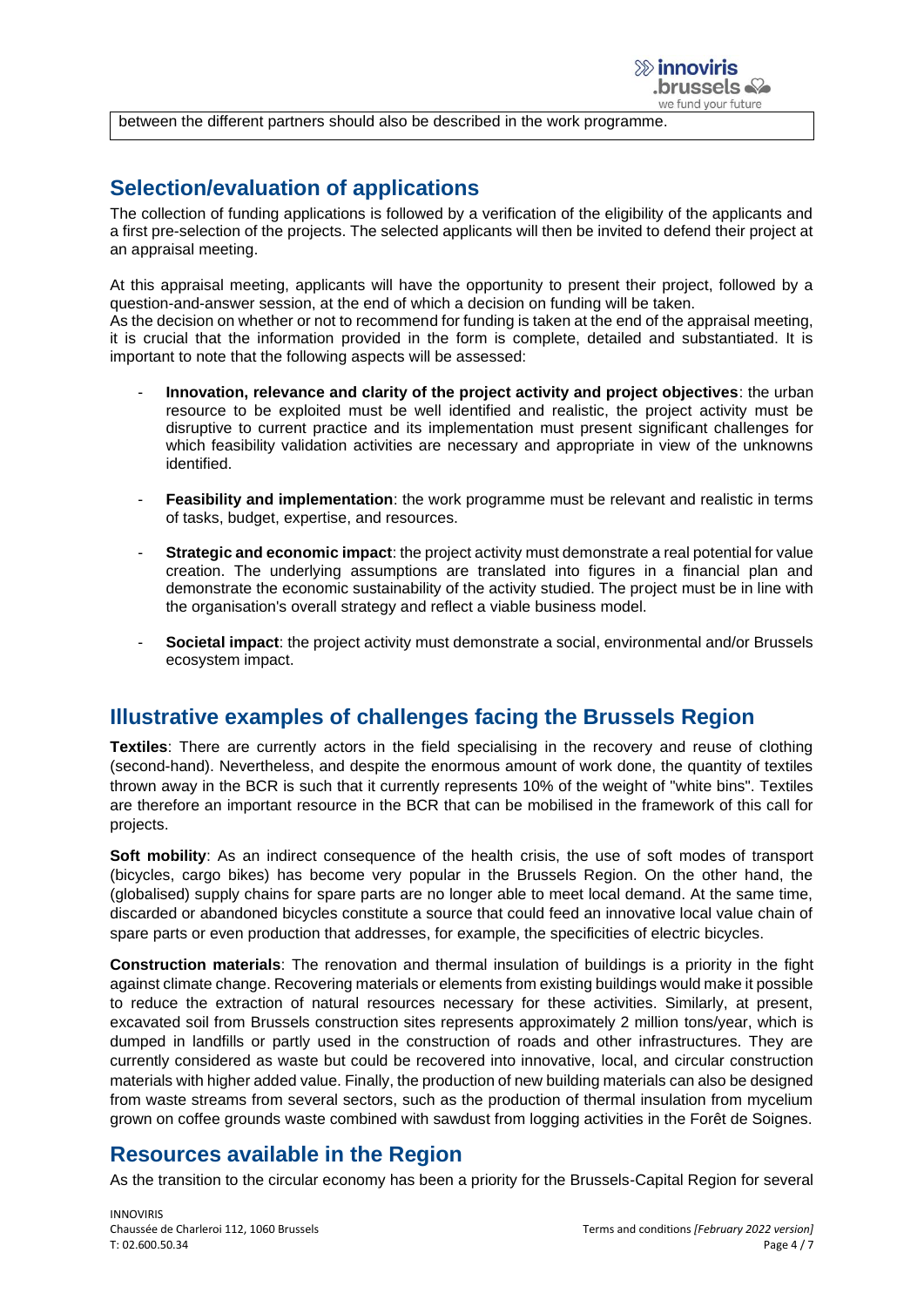years, it has many resources available on its territory. For information and inspiration, a non-exhaustive overview of these is listed below<sup>4</sup>.

### **Studies**

Within the framework of the Chair in Circular Economy hosted by ULB, several studies have been carried out and are available on the website [library.metabolismofcities.org.](library.metabolismofcities.org) Various co-create projects, financed by Innoviris, also deal with waste-related issues [\(Phosphore,](https://www.operation-phosphore.brussels/) [Wim,](https://www.cocreate.brussels/projet/wim/resultat-de-la-recherche/) etc.). In addition, the Region has a centre for university research on the subject of Brussels: [bsi.brussels/ressources.](https://bsi.brussels/ressources/)

Various studies have also been carried out by Brussels Environment, including [an in-depth study of the](https://environnement.brussels/lenvironnement-etat-des-lieux/en-detail/environnement-pour-une-ville-durable/metabolisme-urbain)  [urban metabolism of the region.](https://environnement.brussels/lenvironnement-etat-des-lieux/en-detail/environnement-pour-une-ville-durable/metabolisme-urbain) These documents are referenced in the [resources and waste](https://environnement.brussels/thematiques/dechets-ressources/action-de-la-region/plan-de-gestion-des-ressources-et-dechets)  [management plan,](https://environnement.brussels/thematiques/dechets-ressources/action-de-la-region/plan-de-gestion-des-ressources-et-dechets) the guiding document for Brussels' waste policies.

Finally, the website [www.circulareconomy.brussels/category/secteurs/ressources-dechets](http://www.circulareconomy.brussels/category/secteurs/ressources-dechets) contains presentations of inspiring projects as well as guides and newsletters on regional initiatives on the subject of waste and resources.

### Places of experimentation

Recy-K, founded by the Brussels Cleanliness Agency, is a circular economy and social economy platform, specialising in the reuse, repair, re-use and recycling of waste/resources as well as in training and socio-professional reintegration. It also has premises that can accommodate experimental projects: [www.arp-gan.be/fr/Recy-K.html.](http://www.arp-gan.be/fr/Recy-K.html)

The network of Brussels Fablabs, spread throughout the region and open to all, whatever their level of knowledge, offers access to equipment, both modern (3D printers, digital cutters or milling machines, etc.) and traditional (carpentry machines, sewing machines, welding machines, etc.), as well as to the knowledge needed to use them properly: [www.cityfab1.brussels,](http://www.cityfab1.brussels/) [www.cityfab2.brussels,](http://www.cityfab2.brussels/) [www.cityfab3.brussels,](http://www.cityfab3.brussels/) [fablab.hylas.be,](http://fablab.hylas.be/) [fablab-ulb.be,](http://fablab-ulb.be/) [www.imal.org/en/fablab.](http://www.imal.org/en/fablab)

Greenbizz, the Brussels-Capital Region's sustainable economy incubator, offers accommodation (production workshops and private offices, meeting rooms, etc.) as well as support services and experimentation spaces (fablab). In one place, a whole ecosystem is brought together, specially designed and dedicated to innovation in the sustainable economy: [www.greenbizz.brussels.](http://www.greenbizz.brussels/)

The Micro Factory is a shared fabrication workshop based on participation and mutualisation. There are spaces and equipment for working with wood, metal, electronics, digital, printing, ceramics, textiles and many other things put in common: [microfactory.be](https://microfactory.be/)

The result of the transformation of more than 20,000 m2 of industrial space belonging to D'Ieteren Immo, Circularium is a centre for local innovation and circular production dedicated to the city. It is a place dedicated to the short circuit, to the actors of cultural and neighbourhood life: [www.circularium.be.](http://www.circularium.be/)

Note: If relevant to the successful completion of the project, the cost of services provided by Fablabs or others may be included in the project's subcontracting costs. The financial contribution for the use of the premises can also, in some cases, be included in the operating costs.

### Support

The Region has several actors offering support programmes and services dealing with various themes related to the circular economy. The website [www.circulareconomy.brussels/offre-de-soutien-a](http://www.circulareconomy.brussels/offre-de-soutien-a-leconomie-circulaire)[leconomie-circulaire](http://www.circulareconomy.brussels/offre-de-soutien-a-leconomie-circulaire) lists all types of support. Below is a fraction of this potentially relevant offer for the candidates of this call for projects, either before their submission, or with the aim of carrying it out within the experimentation project submitted in the framework of this call:

- [Circlemade](http://circlemade.brussels/) (free of charge): Brussels cluster of circular economy pioneers, [Circlemade](mailto:circlemade@hub.brussels) is also the entry point for any circular actor wishing to call upon the support services offered by hub.brussels, such as assistance in structuring a circular economy project, designing an economic model, reviewing a business plan and putting them in contact with local or international partners.
- [Irisphère](https://www.irisphere.be/) (free of charge): Individual support for the detection of inter-company economic opportunities at a local level allowing the development of sustainable partnerships in areas such

<sup>4</sup> Most of these resources are only available in the BCR's local languages: French or Dutch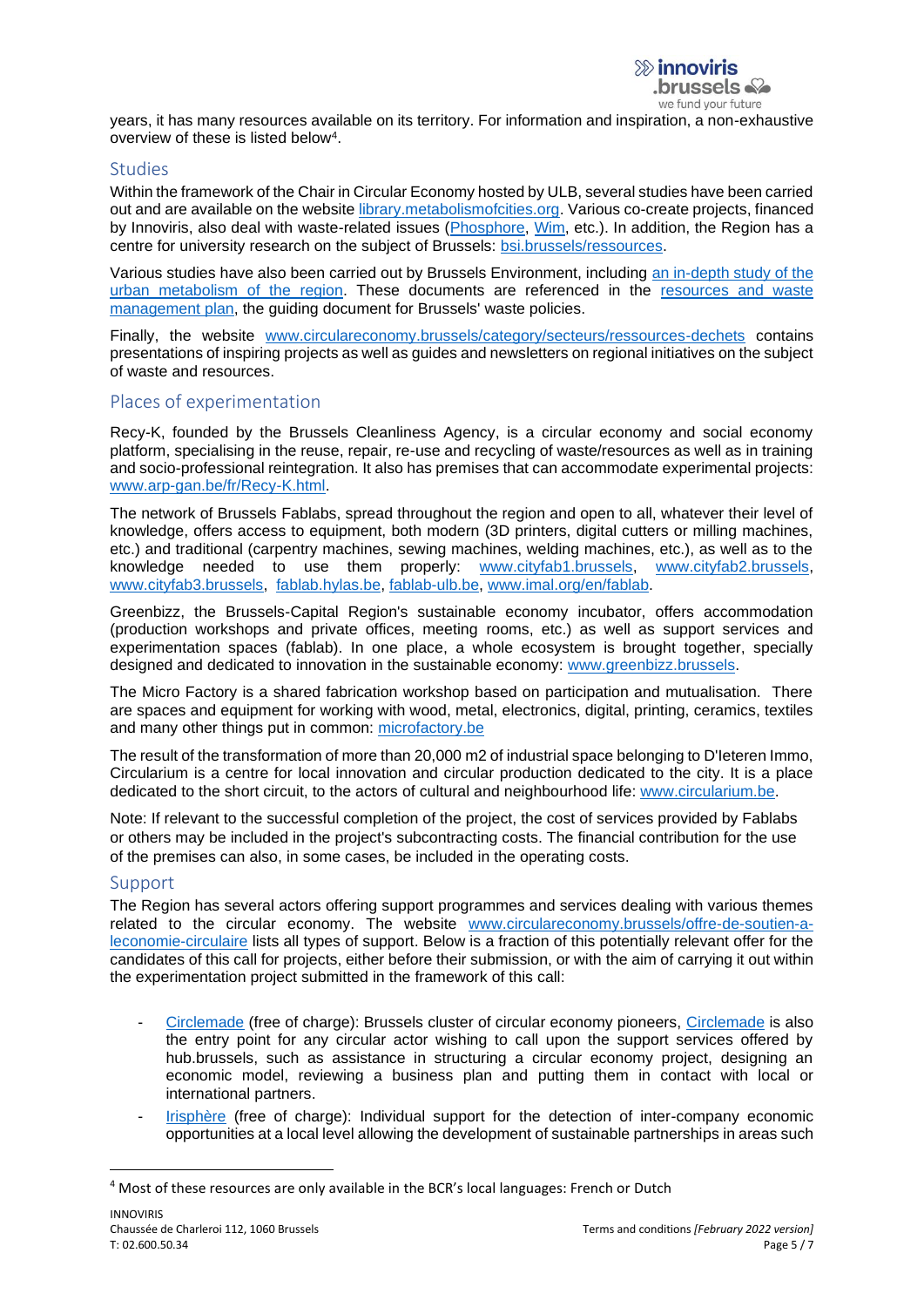as the valorisation of materials, the pooling of equipment and the sharing of resources and services.

- [Facilitateur biodéchets](https://environnement.brussels/thematiques/dechets-ressources/gestion-des-dechets/les-bons-gestes-par-type-de-dechet/dechets) (free of charge): advisory service offered by Brussels Environment on bio-waste management for professional actors, advice on practical and legal considerations as well as on applicable standards.
- [Facilitateur permis](https://environnement.brussels/thematiques/dechets-ressources/gestion-des-dechets/les-dechets-et-le-permis-denvironnement/le-facilitateur-permis-pour-le-secteur-de-leconomie-circulaire) (free of charge): Advisory service offered by Brussels Environment in permit management for the circular economy sector. The facilitator's mission is to guide companies or project leaders active in the circular economy of waste in order to comply with environmental legislation and to complete the related administrative procedures. For example, the facilitator can guide you in: applying for environmental permits, approvals or registrations, applying for the end of waste status or how to maintain a quality management system (QMS).
- [Build circular](https://www.buildcircular.brussels/accompagnement/nos-formules-d-accompagnement) (free of charge): Experts in circular construction are available to offer companies a diagnosis of their activities, analyse their needs and suggest tailor-made advice adapted to their situation. Various support formulas are offered: remote, in the office, on site, analysis of the company's project from a circular perspective, waste management, alternative materials, etc.
- [CSTC](https://www.cstc.be/homepage/index.cfm?cat=services&sub=innov_support&pag=13) (free of charge): Support service dedicated to all Brussels actors in the construction sector who want to put this sector on the path to a more sustainable, more efficient, faster and greener industry.
- [Sirris](https://www.sirris.be/fr/expertise/circular-economy) (co-financing): As the collective centre of the technology industry, Sirris offers not only technological expertise and a high-tech infrastructure, but also support in exploiting secondary material flows as resources. Sirris can accelerate the process by applying its expertise in manufacturing processes, materials and their treatment, and the collection of secondary flows to support these new players.
- [MAD](https://mad.brussels/fr/projects/nos-programmes-business) (co-financing): To ensure the success of a brand or project. MAD gives creators the key to unlocking their creativity and business potential. MAD helps creators and entrepreneurs define a sustainable business model from the early stages of their activity, offering solutions in financing, product development, manufacturing, sales, digital awareness, and future brand creation.
- [Circular Academy](http://www.circular.academy/our-services/) (fee-based): a toolkit for collective or individual support of circular economy projects. The tool focuses on the value proposition delivered by the developing company, from raising awareness to monitoring the actions implemented.
- [Metamorphosis](https://www.metamorphosis-consulting.com/) (fee-based): sustainable business models, participatory and agile functioning of organisations, disruptive innovation, and support for "just" transformations/changes are among the areas of intervention of Metamorphosis, whether in the support of collectives and individuals, in the implementation of training courses or in the design of events for the co-creation / coproduction of solutions and prototypes
- [Ecores](https://www.ecores.eu/) (fee-based): At the crossroads between consulting, project management and research and innovation, EcoRes has been assisting companies, territories, and public authorities for over 10 years in their systemic transition towards sustainable development.
- [21Solutions](https://www.21solutions.eu/job/gestion-environnementale/) (fee-based): With more than 15 years of experience in the field and a multidisciplinary team, the consultancy 21 Solutions has had the opportunity to develop, test and refine numerous tools to support companies, local authorities, and citizens in their environmental transition.
- [Recyclo](https://www.recyclo.coop/services) (fee-based): RECYCLO strives to emulate and operate, in a collaborative manner, entrepreneurial, viable and impactful solutions, leading to a resource-efficient urban metabolism. To this end, Recyclo identifies problems, proposes solutions, and helps to implement them. Its main objectives are to contribute to raising awareness of the urban waste issue, to promote waste reduction and support the 'Zero Waste' approach, to enable better collection and recovery of urban waste, to collaborate with all waste recovery companies by sharing logistical capacities and to contribute to the emergence of an economic activity for the recovery of waste flows.
- [Comase](http://www.groupecomase.com/comase/economie-circulaire.html) (fee-based): For over 25 years, Comase has been supporting the creation and development of sustainable business projects. Convinced that the circular economy can redefine economic balances, increase the resilience of the socio-economic system and sustainably benefit businesses, the Circul'R by COMASE team offers various services.